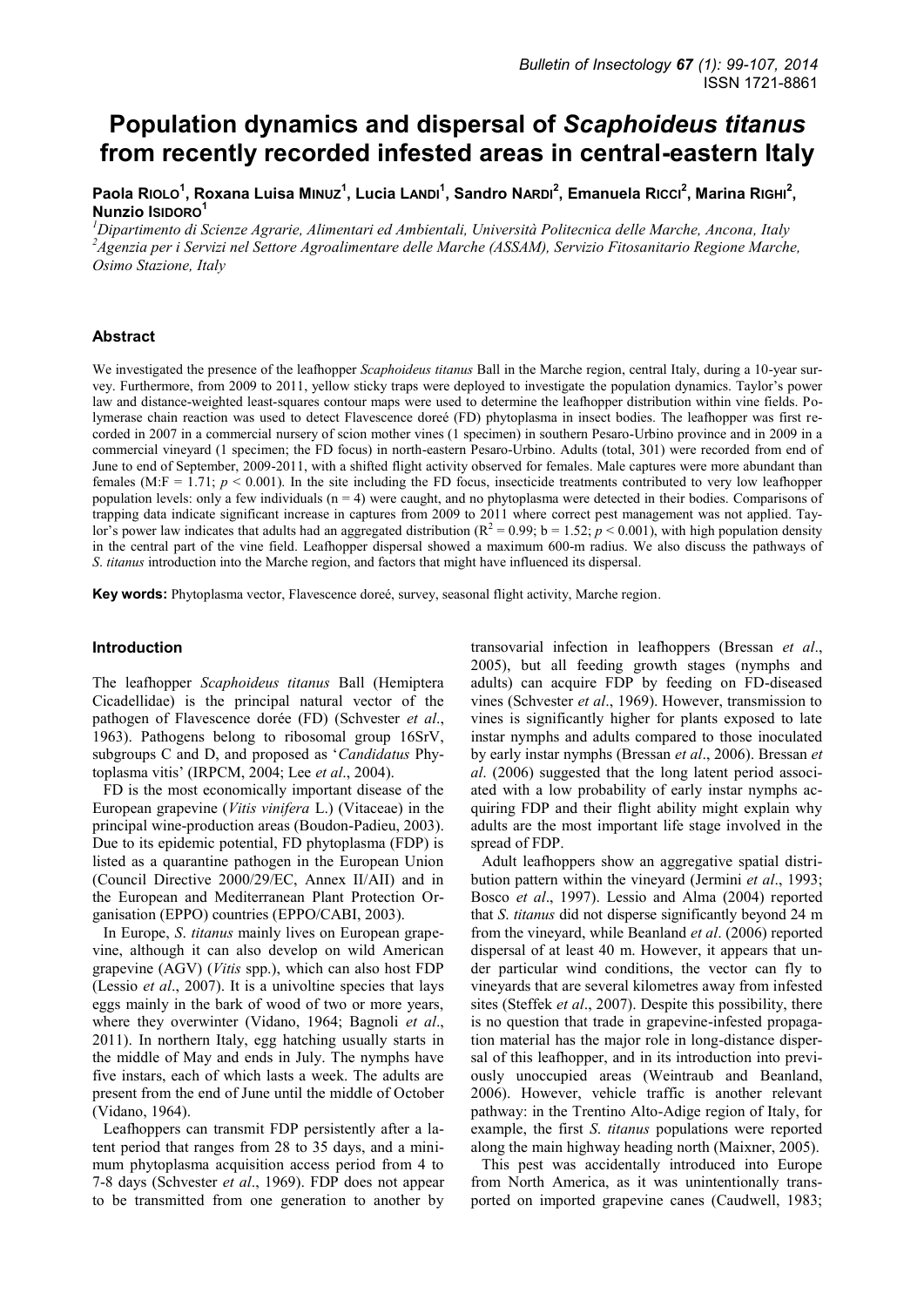Boudon-Padieu, 1999). Within Europe, *S*. *titanus* was reported for the first time in southern France (Bonfils and Schvester, 1960), and then its diffusion shifted towards Italy (Vidano, 1964), Switzerland (Baggiolini *et al*., 1968), Slovenia (Seljak, 1987), Serbia (Magud and Toševski, 2004), Spain (Batlle *et al*., 1997), Portugal (Quartau *et al*., 2001), Austria (Zeisner, 2005), and Croatia (Budinšĉak *et al*., 2005). More recently, this leafhopper has been detected in Hungary (Dér *et al*., 2007), Bosnia and Herzegovina (Delić *et al*., 2007), Romania (Chireceanu *et al*., 2011), and Montenegro (Radonjić *et al*., 2012). In Italy, *S*. *titanus* is distributed throughout all of the northern regions (Alma and Conti, 2004), and it has also been detected in Tuscany (Santini and Lucchi, 1998), Umbria (Santinelli *et al*., 2003), Basilicata (Viggiani, 2002), Campania (Viggiani, 2004), Abruzzo (D"Ascenzo and Di Giovanni, 2006) and Lazio (Bagnoli *et al*., 2008).

Due to the high efficiency of its epidemic cycle, FD can spread epidemically where infected grapevines and high populations of *S*. *titanus* occur together (Bressan *et al*., 2006). In Italy, as well as the removal of symptomatic FDP infected plants, insecticide treatments against this pest are mandatory in the districts where FD is present (Decree Ministry n. 32442 of 31/05/2000) (Barba *et al*., 2006). Generally, two insecticide treatments are applied when most of the nymphs have hatched, and before the occurrence of the inoculative vector individuals (Carle and Schvester, 1964; Planas, 1987; Pavan *et al*., 2005). In nurseries, a third treatment is usually applied against the adults (Barba *et al*., 2006). The active ingredients can include insect growth regulators (i.e., buprofezin and flufenoxuron), which are active against the nymphs, and neurotoxic products (i.e., chlorpyrifos, etofenprox and indoxacarb), to control the nymphs and adults (Bosio *et al*., 2004). However, note that flufenoxuron has been recently banned within the European Union (Regulation EU n. 942/2011). In organic farming, pyrethrum is effective in the control of the nymphs (Gusberti *et al*., 2008) and adults (Bottura *et al*., 2003). Nevertheless, in many vine-growing areas, there are also untreated or abandoned vineyards. Moreover, wild species of *Vitis* are generally excluded from treatments, although they can represent insect and FDP reservoirs (Bressan *et al*., 2006; Lessio *et al*., 2007).

FDP has been reported in France and northern Italy (Boudon-Padieu, 2003), northern Spain (Batlle *et al*., 2000), Switzerland (Gugerli *et al*., 2006), Serbia (Duduk *et al*., 2003), Austria (Reisenzein and Steffek, 2011), Croatia (Šeruga Musić *et al*., 2011), and Portugal (De Sousa *et al*., 2009). In Italy, this grapevine yellow (GY) disease has also been reported in the Marche region (Credi *et al*., 2002), and northern Tuscany, Umbria (Borgo *et al*., 2005) and Campania (Ischia Island) (D.D. SIRCA n. 71/2011). In particular, in the Marche region, two FD foci were reported in southern areas (Ascoli Piceno province) (Credi *et al*., 2002; Romanazzi *et al*., 2005), and a third in the northern part (Pesaro-Urbino province) (D.D. ASSAM n.584/2010).

Although FD is present in the Marche region, there are no data relating to *S*. *titanus*. The aim of the present study was to investigate the presence of this leafhopper

throughout the Marche region over a 10-year survey, from 2001 to 2011. Furthermore, from 2009 to 2011, the population dynamics of this leafhopper, its distribution within vine fields, and its dispersal were investigated for the only two sites where it has been recorded in the Marche region.

# **Materials and methods**

# Presence of *S. titanus* throughout the Marche region from 2001 to 2011

Since 2001, annual surveys (coordinated by the Regional Plant Protection Service) have been carried out to define the presence and spread of *S*. *titanus* across about 150 sites. These sites are widely distributed through all of the four provinces of the Marche region, central Italy. These survey sites included vineyards for wine production (mainly with plants  $\leq 8$  years old), and for rootstock and scion mother vines. They were distributed through all of the districts of the region, and with higher survey intensities in areas where GY symptoms were present. From 30 to 50% of the sites were replaced each year. For insecticide management in areas where this leafhopper was not recorded, the following treatments were used: 1) in commercial vineyards, the control measures were targeted at the second generation of the European grapevine moth, *Lobesia botrana* (Denis et Schiffermüller) (Lepidoptera Tortricidae); 2) in the young vineyards (plants < 8 years old), no treatments were applied; 3) in the rootstock mother plants, 3-4 treatments were carried out for the management of the grapevine phylloxera, *Viteus vitifoliae* (Fitch) (Hemiptera Phylloxeridae); and 4) in scion mother vines, no treatments were applied. In areas where FD and/or its vector were recorded, the ordinance on phytosanitary measures was adopted. The obligatory measures prescribed by the ordinance include declaration of disease focus zones and buffer zones, removal of infected plants, obligatory chemical control of the vector, and enhanced surveillance (D.D. ASSAM n. 584/2010).

Visual inspections of the lower surfaces of the leaves were performed from May to June, to determine the presence of the young stages of *S*. *titanus* (data not reported). The adults were sampled by positioning two Glutor<sup>®</sup> yellow sticky traps per hectare (24.5  $\times$  13.5 cm; Intrachem Bio Italia SpA, Grassobbio, Italy) in the canopy (1.5 m above the soil) in each vineyard or nursery. The traps were replaced every 2 weeks, from the beginning of June to the end of September. The traps were wrapped inside a plastic film, labelled, and stored at −20 °C. The specimens were removed from the traps using drops of limonene (Carlo Erba, Milan), and they were identified following the taxonomic keys reported by Della Giustina (1989), and also counted and sexed. The samples were stored in Eppendorf® vials (Carlo Erba, Milan) at −20 °C until the phytoplasma detection analysis.

# Population dynamics, distribution and dispersal from 2009 to 2011

In 2009, 2010 and 2011, additional investigations were carried out for two sites in the Pesaro-Urbino province.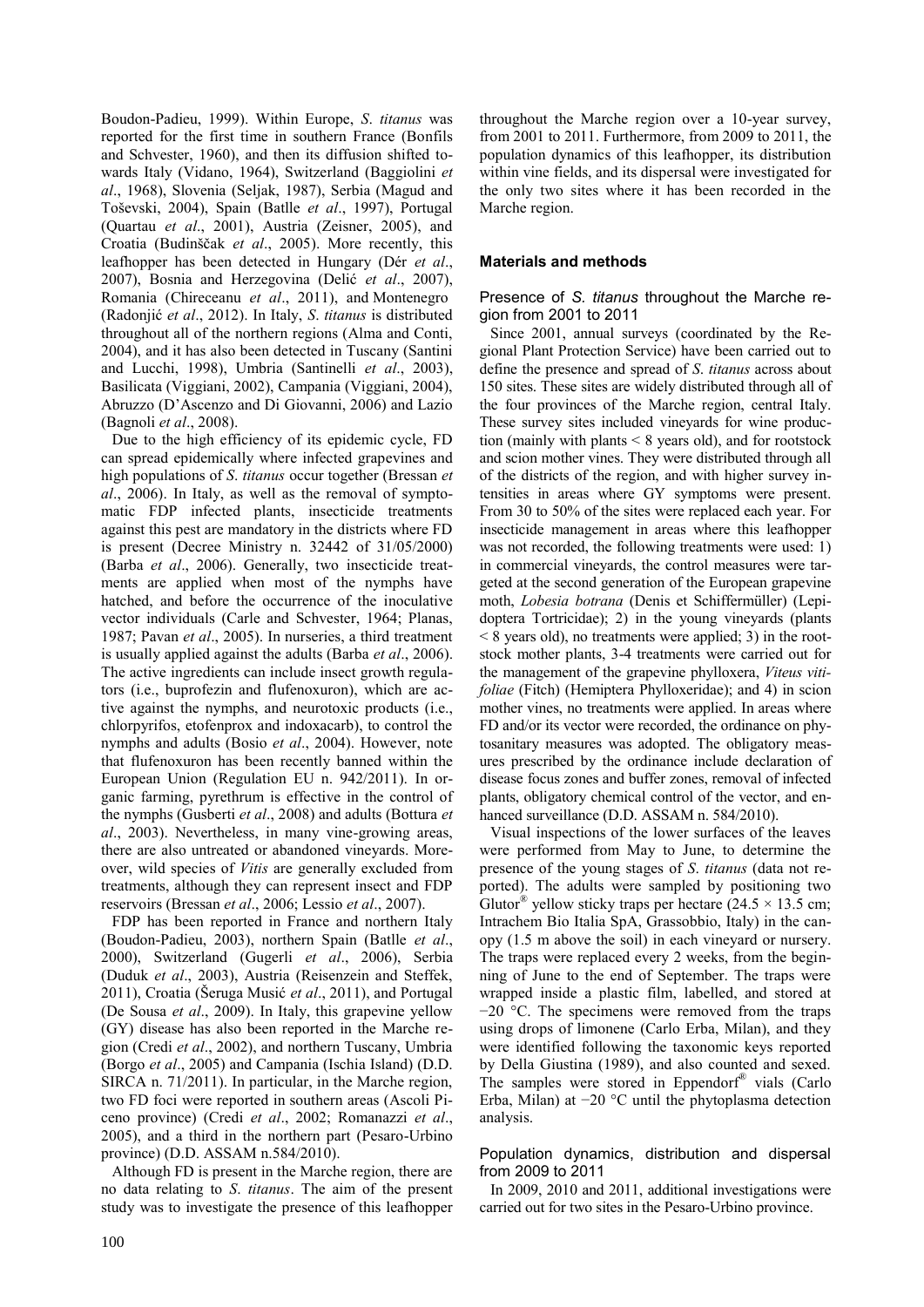

**Figure 1.** Map showing the locations of the two study sites in the Pesaro-Urbino province (Marche region, central-eastern Italy): 1, site 1, San Lorenzo in Campo; 2, site 2, Gradara.

Site 1 was located in the municipality of San Lorenzo in Campo (209 m a.s.l.) in a typical inland hilly agricultural landscape of the Marche region, in the mid-Cesano valley (figure 1). One rootstock mother plant nursery (site 1, nursery 1B) and 6 vineyards within a radius of 1.5 km of the scion mother plant nursery where *S*. *titanus* was first recorded in 2007 (site 1, nursery 1A) were surveyed (figure 2, table 1). The inter-rows and borders of the two nurseries were tilled. No FDP was detected in the grapevine plants (Credi and Nardi, unpublished data).

Site 2 was located in the municipality of Gradara (142 m a.s.l.), in a coastal hilly agricultural landscape adjacent to the A14 highway, 2 km from the Adriatic Sea and from the neighbouring province of Rimini (Emilia-Romagna region). A FD focus (site 2, commercial wine vineyard 2A) (figure 1) was reported here in 2010 (D.D. ASSAM n. 584/2010). All of the vineyards  $(n = 11)$ within a radius of 1.5 km from the FD focus were surveyed (table 1, figure 2).

For both sites, further surveying demonstrated the absence of AGV, hedges and woods around the vineyard/ nursery borders.

The traps were positioned at distances of 30 to 60 m from each other in all of the nurseries or vineyards, and the trapping points were geo-referenced in the field using a hand-held geographic positioning system receiver (GPS 60; Garmin, Garmin International Inc., Olathe, KS, USA). The traps were replaced every 7 days to 10 days during the periods from 23 July 2009 to 12 November 2009, 23 June 2010 to 11 October 2010, and 28 June 2011 to 29 September 2011.

#### Phytoplasma detection

The adults captured in the sticky traps were analysed for FDP using polymerase chain reaction (PCR). The leafhoppers sampled from 2007 to 2010 were analysed individually, while those sampled in 2011 were analysed in batches, separated according to trap position and sampling date. Their DNA was extracted following the protocol proposed by Angelini *et al*. (2007). The phytoplasma gene was detected using nested PCR assays, according to conventional nested PCR assays for the diagnosis of FD, using the universal primer pair P1 (Deng and Hiruki, 1991) and P7 (Smart *et al*., 1996). This was followed by nested PCR with primers



**Figure 2.** Nurseries and vineyards surveyed within site 1 (left: San Lorenzo in Campo) and site 2 (right: Gradara). White numbered shapes indicate the surveyed nurseries and vineyards. See table 1 for further details of sites.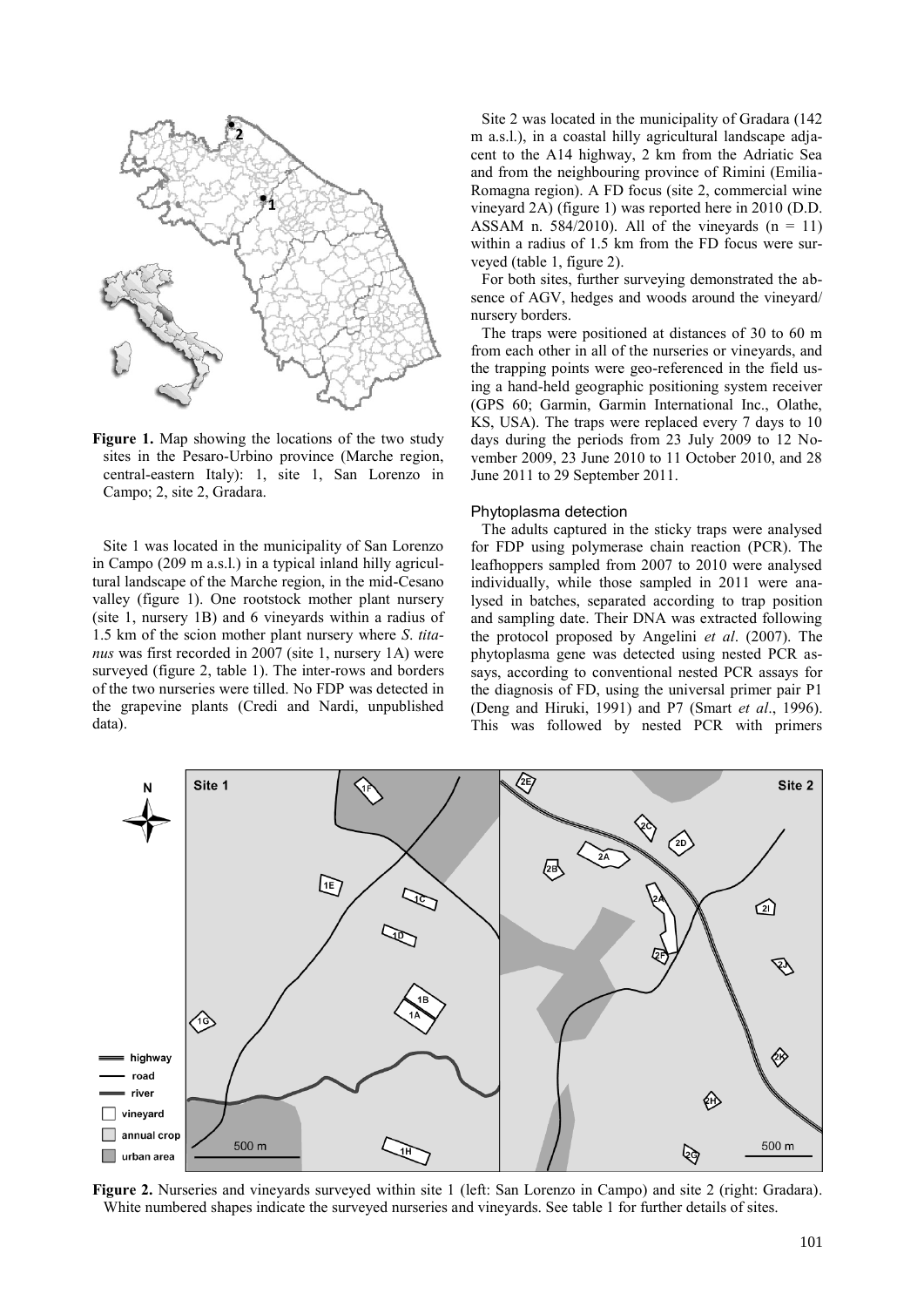**Table 1.** Details of the two study sites: site 1, San Lorenzo in Campo; site 2, Gradara (Pesaro-Urbino province). D, distance from the nursery (1A) or vineyard (2A) in which *S. titanus* was first recorded, in 2007 and 2009, respectively; Type, type of production (i.e., 1A and 1B are commercial nurseries of mother vines); Age, age of grapevine plants; untr., untreated plants; \*, replacement of a part of the vineyard with photovoltaic panels;  $A$ , mid-August;  $\frac{J}{J}$ , beginning of July.

| Site           | Location       |                |                | N° of traps    |                |            | Age      | Area | N° of treatments |                  |                              | Active                    |  |
|----------------|----------------|----------------|----------------|----------------|----------------|------------|----------|------|------------------|------------------|------------------------------|---------------------------|--|
|                | code           | 2009           | 2010           | 2011           | (m)            | Type       | (vears)  | (ha) | 2009             | 2010             | 2011                         | ingredient                |  |
| $\mathbf{1}$   | 1A             | 6              | 6              | 6              | $\overline{0}$ | Scions     | $6 - 8$  | 1.5  | $2^{\rm A}$      | $1^{\rm A}$      |                              | Chlorpyrifos              |  |
|                | 1B             | 7              | 7              | $4*$           | 10             | Rootstocks | 20       | 3.5  | $2^{\rm A}$      | 1 A              | $\qquad \qquad \blacksquare$ | Chlorpyrifos              |  |
|                | 1 <sup>C</sup> | $\overline{2}$ |                | 1              | 450            | Wine       | $6 - 8$  | 0.04 | untr.            | untr.            | untr.                        |                           |  |
|                | 1 <sub>D</sub> | 2              | 2              | $\cdot$        | 300            | Wine       | $6 - 8$  | 0.04 | untr.            | untr.            | untr.                        | $\overline{\phantom{a}}$  |  |
|                | 1E             | $\overline{4}$ | $\overline{4}$ | $\rightarrow$  | 650            | Wine       | $6 - 8$  | 0.3  | untr.            | untr.            | untr.                        |                           |  |
|                | 1F             | 4              | 4              | 4              | 850            | Wine       | $6 - 8$  | 0.5  | untr.            | untr.            | untr.                        | -                         |  |
|                | 1 <sub>G</sub> | $\overline{2}$ | $\overline{2}$ | 2              | 600            | Wine       | $6 - 8$  | 0.4  | untr.            | untr.            | untr.                        |                           |  |
|                | 1H             | $\overline{2}$ | 2              | $\overline{2}$ | 600            | Wine       | $6 - 8$  | 0.6  | untr.            | untr.            | untr.                        | -                         |  |
| $\overline{2}$ | 2A             | 10             | 10             | 10             | $\theta$       | Wine       | 10       | 10   | $1^{\prime}$     | $1^{\mathsf{J}}$ | $1^{\mathsf{J}}$             | Flufenoxuron <sup>a</sup> |  |
|                | 2B             | 3              | 3              | 3              | 300            | Wine       | 9        | 1    | 1 <sup>J</sup>   | 1 <sup>J</sup>   | 1 J                          | Flufenoxuron <sup>a</sup> |  |
|                | 2C             | $\overline{2}$ | $\overline{2}$ | 2              | 300            | Wine       | 10       | 0.5  | $1^{\prime}$     | $1^{\mathsf{J}}$ | $1^{\mathsf{J}}$             | Flufenoxuron <sup>a</sup> |  |
|                | 2D             | 3              | 3              | 3              | 300            | Abandoned  | 10       | 0.8  | untr.            | untr.            | untr.                        | -                         |  |
|                | 2E             | $\overline{2}$ | $\overline{2}$ | $\overline{2}$ | 600            | Abandoned  | $8 - 10$ | 0.3  | untr.            | untr.            | untr.                        |                           |  |
|                | 2F             | $\overline{2}$ | $\overline{2}$ | $\overline{c}$ | 70             | Wine       | 8-10     | 0.3  | untr.            | untr.            | untr.                        | $\overline{a}$            |  |
|                | 2G             | $\overline{2}$ | $\overline{2}$ | $\overline{2}$ | 1500           | Wine       | $8 - 10$ | 0.2  | untr.            | untr.            | untr.                        |                           |  |
|                | 2H             | $\overline{c}$ | $\overline{2}$ | 2              | 1000           | Abandoned  | $8 - 10$ | 0.2  | untr.            | untr.            | untr.                        | -                         |  |
|                | 2I             | $\overline{2}$ | $\overline{2}$ | $\overline{2}$ | 700            | Wine       | $7-9$    | 0.2  | untr.            | untr.            | untr.                        | -                         |  |
|                | 2J             | 1              | 1              |                | 800            | Wine       | 8-10     | 0.02 | untr.            | untr.            | untr.                        |                           |  |
|                | 2K             | $\overline{2}$ | $\overline{2}$ | $\overline{2}$ | 1000           | Wine       | $7-9$    | 0.2  | untr.            | untr.            | untr.                        |                           |  |

<sup>a</sup> active ingredient banned within the European Union (Regulation EU n. 942/2011).

R16(V)F1/R1 (Lee *et al*., 1994), which are specific for phytoplasma belonging to the 16SrV group. Elm yellow (EY1) was used as the phytoplasma reference strain.

### Data analysis

Two-tailed binomial tests were performed on the trapping data, to compare the numbers of males and females, and Kruskal-Wallis tests to compare the number of specimens captured across the years, using the traps as replicates (Zar, 1999). To determine the leafhopper degree of spatial aggregation, Taylor's power law (log  $S<sup>2</sup> = \log a + b \log m$ ; where  $S<sup>2</sup>$  is the variance and m the mean; Taylor, 1984) was applied to the trapping data from the nurseries 1A and 1B of site 1 in the years 2010 and 2011. The sample units were represented by the sticky traps; variance, mean and regression relationships were calculated for each sampling date for the years 2010 (9 sampling dates) and 2011 (7 sampling dates). The b slope is an index of dispersion, with values of  $b < 1$ ,  $b = 1$  and  $b > 1$  indicating uniform, random and aggregated distributions, respectively. To visualise the spatial distribution of the individuals in the nurseries 1A and 1B of site 1, during 2010 and 2011, the cumulative densities of the leafhopper were represented by contour maps that were drawn using Systat 11 (Systat Software Inc., SPSS 2000); these show the estimated values according to isoareas. Distance-weighted least-squares (DWLS) non-parametric interpolation was used to visualise the insect densities in the contour maps (Wilkinson *et al*., 1996). DWLS interpolates by local quadratic ap-

proximation curves that are weighted by the distance to each non-missing point in the series. With this algorithm, all of the non-missing values in the series contribute to the missing data estimates, and thus complex local features can be modelled by the interpolant. The leafhopper numbers captured for site 1 during 2009 and for site 2 over the three years were too low to be analysed by Taylor's Power Law, and to be represented in contour maps.

### **Results**

## Presence of *S. titanus* throughout the Marche region from 2001 to 2011

During the period from 2001 to 2006, no *S*. *titanus* was detected in the Marche region. The first occurrence of this leafhopper in the Marche region was in 2007, in the southern part of the Pesaro-Urbino province, in a commercial nursery of scion mother vines (site 1, 1A) (figure 2), with one adult captured on 27 August. In 2008, nine adults were caught in the same nursery, from 31 July to 26 August. In 2009, on 2 September, one specimen was captured for the first time in the northeastern part of the Pesaro-Urbino province, in a commercial wine vineyard (FD focus, site 2, 2A) (figure 2). Up to 2011, leafhopper presence was recorded only for these two specific sites in the Pesaro-Urbino province. The detailed data for the leafhopper dynamics for sites 1 and 2 from 2009 to 2011 are given in the following section.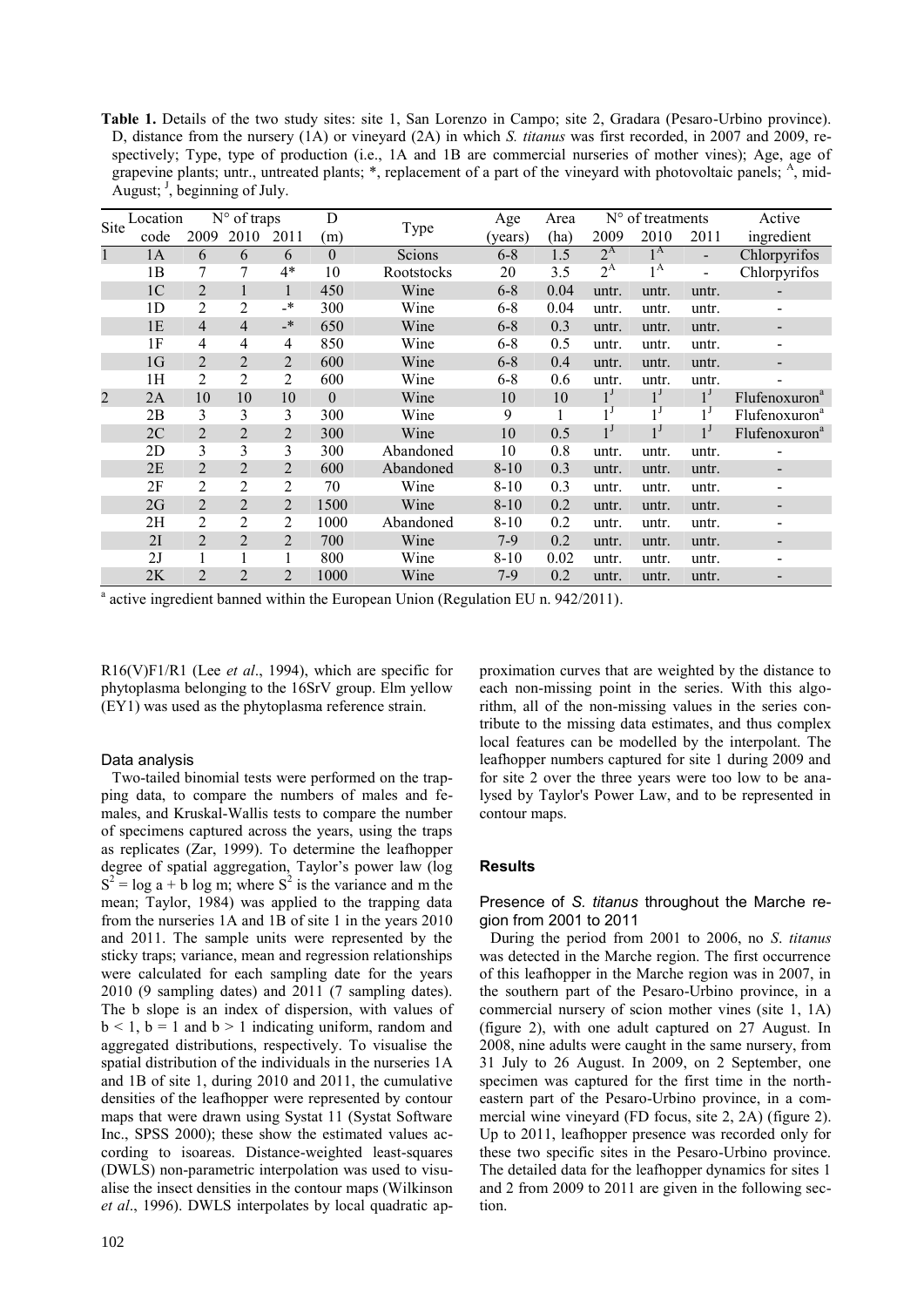|                |                       |                 |                           | Insect captures |          |                |                |                          |                  |  |
|----------------|-----------------------|-----------------|---------------------------|-----------------|----------|----------------|----------------|--------------------------|------------------|--|
| <b>Site</b>    | Location              | Trap            | Coordinates               |                 | 2009     | 2010           |                | 2011                     |                  |  |
|                | code                  |                 |                           | 8               | ♀        | $\mathcal{S}$  | $\Omega$       | $\mathcal{E}$            | $\Omega$         |  |
|                | 1A                    | 1A1             | 43°36'41.0"N 12°57'49.0"E | $\mathbf{1}$    | $\Omega$ | $\overline{4}$ | $\Omega$       | 6                        | $\overline{3}$   |  |
|                |                       | 1A2             | 43°36'41.9"N 12°57'47.2"E | $\theta$        | $\theta$ | $\overline{2}$ | $\theta$       | 18                       | 1                |  |
|                |                       | 1A3             | 43°36'41.2"N 12°57'49.3"E |                 | $\theta$ | 6              | $\overline{2}$ | 26                       | 27               |  |
|                |                       | 1A4             | 43°36'42.2"N 12°57'47.4"E | 1               | $\Omega$ | 5              | 1              | 30                       | 13               |  |
|                |                       | 1A5             | 43°36'41.5"N 12°57'49.6"E | $\theta$        |          | 11             | 11             | 18                       | 21               |  |
|                |                       | 1A6             | 43°36'42.3"N 12°57'47.8"E | $\theta$        |          |                | 1              | 20                       | 20               |  |
|                | 1B                    | 1B1             | 43°36'41.8"N 12°57'51.9"E | $\overline{2}$  | $\theta$ | 3              | $\theta$       | $\overline{2}$           | $\mathbf{1}$     |  |
|                |                       | 1B2             | 43°36'42.2"N 12°57'51.2"E | $\Omega$        | $\Omega$ | 15             | $\theta$       | 4                        | $\overline{2}$   |  |
|                |                       | 1B <sub>3</sub> | 43°36'42.8"N 12°57'49.9"E | $\theta$        | $\theta$ | $\mathbf{1}$   | $\theta$       | $\overline{4}$           | $\mathbf{1}$     |  |
|                |                       | 1 <sub>B4</sub> | 43°36'43.6"N 12°57'48.1"E | $\Omega$        | $\Omega$ |                | $\overline{c}$ | 4                        | $\mathbf{0}$     |  |
|                |                       | 1B <sub>5</sub> | 43°36'42.7"N 12°57'52.3"E | $\Omega$        | $\Omega$ | $\overline{2}$ | $\theta$       | $\overline{\phantom{a}}$ |                  |  |
|                |                       | 1B <sub>6</sub> | 43°36'43.2"N 12°57'51.2"E | $\theta$        | $\Omega$ | 3              | 1              | $\blacksquare$           |                  |  |
|                | 1E                    | 1E1             | 43°37'01.2"N 12°57'31.4"E | $\Omega$        | $\Omega$ | $\mathbf{1}$   | $\theta$       | $\overline{\phantom{0}}$ |                  |  |
|                |                       | 1 <sub>E2</sub> | 43°37'01.5"N 12°57'30.3"E | $\Omega$        | $\theta$ |                | 1              | $\overline{\phantom{a}}$ |                  |  |
|                |                       | 1 <sub>E4</sub> | 43°37'01.4"N 12°57'31.7"E | $\theta$        | $\theta$ | $\theta$       | $\mathbf{1}$   | $\blacksquare$           |                  |  |
|                | 1H                    | 1H1             | 43°36'20.7"N 12°57'48.0"E | $\Omega$        | $\theta$ | 1              | $\theta$       | 1                        | $\theta$         |  |
|                | Total captures site 1 |                 |                           |                 |          | 57             | 20             | 133                      | 89               |  |
| $\overline{2}$ | 2A                    | 2A3             | 43°56'33.9"N 12°46'45.0"E | $\mathbf{1}$    | $\Omega$ | $\Omega$       | $\Omega$       | $\theta$                 | $\theta$         |  |
|                |                       | 2A <sub>5</sub> | 43°56'25.1"N 12°46'47.1"E | $\theta$        | $\theta$ | $\theta$       | $\theta$       | $\mathbf{1}$             | $\theta$         |  |
|                | 2B                    | 2B1             | 43°56'45.5"N 12°46'05.8"E | $\Omega$        | $\Omega$ | $\theta$       | $\theta$       | 1                        | $\theta$         |  |
|                |                       | 2B2             | 43°56'44.8"N 12°46'06.6"E | $\Omega$        | $\theta$ |                | $\theta$       | $\boldsymbol{0}$         | $\mathbf{0}$     |  |
|                | 2F                    | 2F1             | 43°56'21.9"N 12°46'45.6"E | $\theta$        | $\theta$ | $\theta$       | $\Omega$       | $\mathbf{1}$             | $\boldsymbol{0}$ |  |
|                | Total captures site 2 |                 | $\Omega$                  |                 | $\Omega$ | 3              | $\theta$       |                          |                  |  |

**Table 2.** Trapping data for sites 1 and 2 for the years 2009 to 2011. Traps that did not have any captures are not included. -, trap not positioned due to replacement of part of the nursery with photovoltaic panels.

Population dynamics, distribution and dispersal from 2009 to 2011

For site 1, during 2009, seven adults were captured, from 30 July to 31 August: females were captured only on 11 August (table 1). In 2010, the population increased, with the adult flight period from 14 July to 20 August for males, and from 4 August to 6 September for females. The flight peaks were recorded on 4 August for males and on 20 August for females. In September, only females were captured (table 2, figure 3A). In 2011, the population increased dramatically, with the adult flight periods from 15 July to 8 September for males, and from 15 July to 29 September for females. The flight peak for both males and females was on 30 July, and in September, more females than males were captured (table 2, figure 3B). Overall, for the full 3 years, male captures were significantly greater than female captures  $(M.F, 1.71; p < 0.001, bi-$ nomial test). The comparisons of the trapping data indicate a significant increase in the adult numbers in site 1 over the 3 years, with seven specimens captured in 2009, 77 in 2010, and 222 in 2011 (*K* = 11.739, df = 2,  $p = 0.003$ , Kruskal-Wallis test). Taylor's power law indicates that the adults had aggregated distributions in 2010 and 2011 within the site 1 nurseries 1A and 1B  $(R<sup>2</sup> = 0.99; b = 1.52; p < 0.001;$  in both years). The insect contour maps drawn indicated that in 2010 the leafhopper was almost equally distributed in both nurseries 1A and 1B, with a concentric increasing gradient towards traps 1A5 and 1B2. In 2011, there was a higher

density of individuals within nursery 1A, with a decreasing density gradient towards the south-western traps and towards nursery 1B (figure 4).

In site 2, only one male was caught in both 2009 (2 September) and 2010 (20 August), and three males were caught, from 30 July to 8 September (table 2).



**Figure 3.** Seasonal flight activity of *S. titanus* males (grey bars) and females (white bars) collectively for site 1, for 2010 (A) and 2011 (B).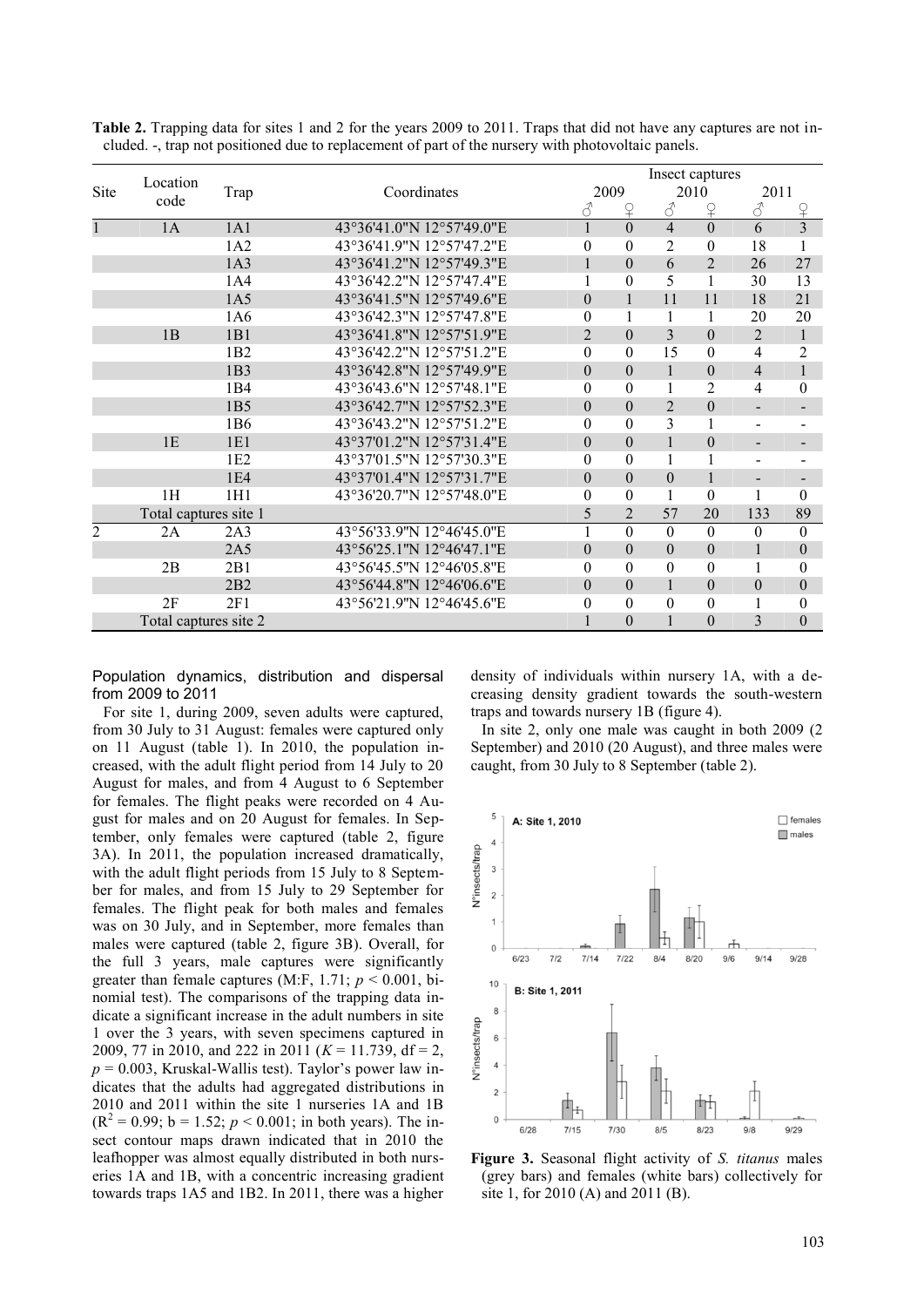

**Figure 4.** Contour maps of *S. titanus* adult distribution for site 1, nurseries 1A and 1B, for the years 2010 and 2011. Black numbered spots, individual trap positions; grey-scale, insect densities, as shown (right).

## Phytoplasma detection

Using both of the primer pairs P1/P7 followed by R16(V) F1/R1, FD phytoplasma were not detected in any of the *S*. *titanus* captured. The specific band of 1100 bp according to the 16S rDNA gene was detected in the reference strain used as the positive control (data not shown).

#### **Discussion and conclusions**

In the Marche region, *S*. *titanus* was first recorded in a commercial nursery of scion mother vines in 2007, in the San Lorenzo in Campo municipality, which is located in the southern part of the Pesaro-Urbino province (in the mid-Cesano valley). In 2009, this leafhopper was recorded also in a commercial wine vineyard in the Gradara municipality, in the north-east of the Pesaro-Urbino province (less than 2 km from the Rimini province; adjacent to the A14 highway), where there was a FD focus.

We hypothesise that the FDP vector at the first site was accidentally introduced with trade in infested planting material or in vehicles from areas where it was present. At site 2, it might also have arrived with vehicles or through its active movement from the neighbouring province of Rimini, where its presence is known (unpublished data). Indeed, human activities have a major role in the long-distance dispersal and the introduction of this vector into previously unoccupied areas (Weintraub and Beanland, 2006). Considering the large quantity of plant material produced and exchanged commercially, it is evident that rigorous quality control of this material is imperative, both for phytoplasma infections and for leafhopper eggs.

Our data are in partial agreement with previous studies that have demonstrated that *S*. *titanus* does not spread

significantly outside the vineyard (Lessio and Alma, 2004; Beanland *et al*., 2006). For San Lorenzo in Campo, this leafhopper was recorded at a maximum distance of 600 m from the nursery of scion mother plants where it was first recorded. This situation might be related to the absence of natural barriers (AGV, hedges and wood) as observed in the leafhopper *Empoasca vitis* (Goethe) (Decante *et al*., 2009) and in different species of hover flies (Diptera Syrphidae) (Wratten *et al*., 2003). Moreover, a particular wind situation might have enhanced leafhopper dispersal (Steffek *et al*., 2007).

The leafhopper adults were recorded from the end of June to the end of September, with a shifted flight activity for the females, in agreement with data obtained in northern Italy by Cravedi *et al*. (1993) and Lessio *et al*. (2009). There were significantly more male captures than females, in agreement with Lessio and Alma (2004). Males of many leafhopper species are known to have high dispersion ability, while females tend to remain linked to their host plants (Weintraub and Beanland, 2006; Minuz *et al*., 2013).

Our study also confirms that the *S*. *titanus* adult spatial distribution is aggregated, as has been demonstrated for both adults (Jermini *et al*., 1993; Bosco *et al*., 1997) and nymphs (Lessio and Alma, 2006; Rigamonti *et al*., 2014). An aggregate spatial distribution has also been shown for other leafhoppers, such as *Euscelis lineolatus*  Brulle, *Neoaliturus fenestratus* (Herrich-Schaffer) and *Psammotettix alienus* (Dahlbom) (Minuz *et al*., 2013). Moreover, in the vineyard agroecosystem studied, a high population density was observed in the central part of the grapevine field and not along the borders, as has been reported in other studies (Pavan *et al*., 2012). This situation should be related to the absence of AGV, hedges and woods in the crop borders, and the preference of the leafhopper for shaded and cooler leaves (Cravedi *et al*., 1993).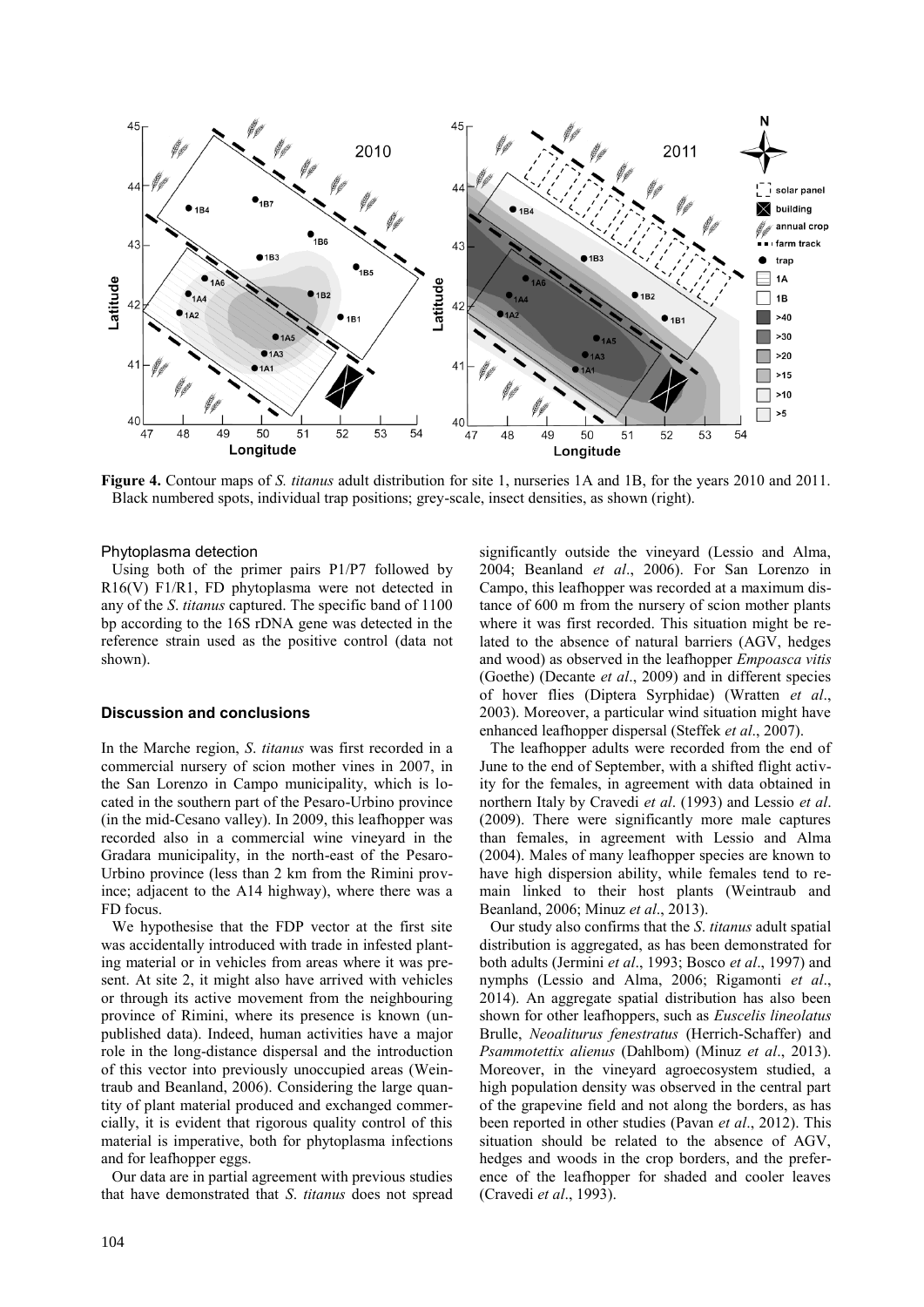A correct pest management can decrease the dispersion of leafhopper vectors, as has been observed for *Homalodisca vitripennis* (German) (Hemiptera Cicadellidae) (Park *et al*., 2006). Indeed, few leafhopper individuals have been found in those vineyards where insecticides were applied. Nevertheless, in this same site no leafhoppers have been recorded in untreated or abandoned vineyards. This suggests that *S. titanus* populations could not only be regulated by chemical control, but also by natural enemies (Landis *et al*., 2000).

A spatial region management strategy against FDP vector has the potential to increase its management efficiency and to ensure environmental safety, while reducing the chemical input by applying such control measures only to the areas where the leafhopper is present.

### **Acknowledgements**

This study was funded by Marche region, ASSAM "Control of Flavescence Dorée and its Vector". We are grateful to all of the vineyard growers, the Regional Plant Protection Service, and the Centro Agrometeo Locale technicians for their support during the surveying.

#### **References**

- ALMA A., CONTI M., 2004.- Vettori dei fitoplasmi della vite, pp. 1-5. In: *Atti Convegno Nazionale - La vite*, Villa Gualino, Torino, Italy, 2-3 December 2004.
- ANGELINI E., BIANCHI G. L., FILIPPIN L., MORASSUTTI C., BORGO M., 2007.- A new TaqMan method for the identification of phytoplasmas associated with grapevine yellows by real-time PCR assay.- *Journal of Microbiological Methods*,  $68.613-622$
- BAGGIOLINI M., CANEVASCINI V., CACCIA R., TENCALLA Y., SOBRIO G., 1968.- Présence dans le vignoble du Tessin d"une cicadelle nouvelle pur la Suisse, *Scaphoideus littoralis* Ball. (Hom., Jassidae), vecteur possible de la flavescence dorée.- *Mitteilungen der Schweizerischen Entomologischen Gesellschaft*, 40 (3-4): 270-275.
- BAGNOLI B., GARGANI E., 2011.- Survey on *Scaphoideus titanus* egg distribution on grapevine.- *IOBC/wprs Bulletin*, 67: 233-237.
- BAGNOLI B., FERRETTI L., TRIVELLONE V., NUCCITELLI L., PA-SQUINI G., 2008.- Accertamento della presenza di *Scaphoideus titanus* nel Lazio.- *Petria*, 18 (2): 304-307.
- BARBA M., FERRETTI L., PASQUINI G., 2006.- I giallumi della vite: un problema fitosanitario di rilevanza nazionale.- *Informatore Fitopatologico*, 56 (4): 4-8.
- BATLLE A., LAVIÑA A., CLAIR D., LARRUE J., KUSZALA C., BOUDON-PADIEU E., 1997.- Detection of "flavescence dorée" in grapevine in northern Spain.- *Vitis*, 36: 211-212.
- BATLLE A., MARTÍNEZ M. A., LAVIÑA A., 2000.- Occurrence, distribution and epidemiology of grapevine yellows in Spain.- *European Journal of Plant Pathology*, 106 (9): 811- 816.
- BEANLAND L., NOBLE R., WOLF T. K., 2006.- Spatial and temporal distribution of North American grapevine yellows disease and of potential vectors of the causal phytoplasmas in Virginia.- *Environmental Entomology*, 35: 332-344.
- BONFILS J., SCHVESTER D., 1960.- Les cicadelles (Homoptera: Auchenorrhyncha) dans leurs rapports avec la vigne dans le Sud-Ouest de la France.- *Annales des Épiphyties*, 9: 325- 336.
- BORGO M., ANGELINI E., FILIPPIN L., BOTTI S., MARZACHÌ C., CASATI P., QUAGLINO F., ZORLONI A., ALBANESE G., LA RO-SA R., TESSITORI M., PASQUINI G., BERTACCINI A., 2005.- Monitoraggio dei giallumi della vite e caratterizzazione dei fitoplasmi nell"ambito del progetto finalizzato "Gia.Vi" nel 2004.- *Petria*, 15: 161-164.
- BOSCO D., ALMA A., ARZONE A., 1997.- Studies on population dynamics and spatial distribution of leafhoppers in vineyards (Homoptera: Cicadellidae).- *Annals of Applied Biology*, 130: 1-11.
- BOSIO G., MARTINEZ M. C., OCCHETTI P., ROVETTO I., DELLA VALLE D., LAIOLO L., VALOTA G., 2004.- Efficacy evaluation of synthetic and natural insecticides against *Scaphoideus titanus* Ball young stages on grapevine, pp. 95-102.- In: *Atti Giornate Fitopatologiche*, Montesilvano, Italy, 4-6 May 2004.
- BOTTURA N., MORI N., POSENATO G., SANCASSANI G. P., GI-ROLAMI, 2003.- Lotta alle cicaline nei vigneti a conduzione biologica.- *L'Informatore Agrario*, 59 (15): 75-80.
- BOUDON-PADIEU E., 1999.- Grapevine phytoplasmas. In: *First Internet Conference on Phytopathogenic Mollicutes*, 24-29 May 1999. http://web.uniud.it/phytoplasma/conf.html.
- BOUDON-PADIEU E., 2003.- The situation of grapevine yellows and current research directions: distribution, diversity, vectors, diffusion and control, pp. 47-53. In: *14th ICVG Conference*, Locorotondo, Italy, 12-17 September 2003.
- BRESSAN A., GIROLAMI V., BOUDON-PADIEU E., 2005.- Reduced fitness of *Scaphoideus titanus* exposed to Flavescence dorée phytoplasma.- *Entomologia Experimentalis et Applicata*, 115: 283-290.
- BRESSAN A., LARRUE J., BOUDON PADIEU E., 2006.- Patterns of phytoplasma-infected and -infective *Scaphoideus titanus* leafhoppers in vineyards with high incidence of Flavescence dorée.- *Entomologia Experimentalis et Applicata*, 119: 61-69.
- BUDINŠČAK Ž., KRIŽANAC I., MIKEC I., SELJAK G., ŠKORIĆ D., 2005.- Vektori fitoplazmi vinove loze u Hrvatskoj.- *Glasilo biljne zaštite*, 5 (4): 240-245.
- CARLE P., SCHVESTER D., 1964.- Nouvelle mise au point sur la lutte contre *Scaphoideus titanus* Ball, cicadelle vectrice de la Flavescence dorée de la vigne.- *Revue de Zoologie Agricole et Appliquée*, 63: 107-114.
- CAUDWELL A., 1983.- L"origine des jaunisses a` Mycoplasme (MLO) des plantes et l"exemple des jaunisses de la vigne.- *Agronomie*, 2: 103-111.
- CHIRECEANU C., PLOAIE P. G., GUTUE M., NICOLAE I., STAN C., COMSA M., 2011.- Detection of the Auchenorrhyncha fauna associated with grapevine displaying yellows symptoms in Romania.- *Acta Phytopathologica et Entomologica Hungarica*, 46 (2): 253-260.
- CRAVEDI P., MAZZONI E., CERVATO P., 1993.- Osservazioni sulla biologia di *Scaphoideus titanus* Ball (Homoptera: Cicadellidae).- *Redia*, 76: 57-70.
- CREDI R., TERLIZZI F., STIMILLI G., NARDI S., 2002.- Flavescenza dorata della vite nelle Marche.- *L'Informatore Agrario*, 58 (22): 61-63.
- D"ASCENZO D., DI GIOVANNI R., 2006.- Bilancio fitosanitario 2005, Abruzzo.- *L'Informatore Agrario*, 62 (15): 50.
- DECANTE D., VAN LEEUWEN C., VAN HELDEN M., 2009.- Influence of plot characteristics and surrounding vegetation on the intra-plot spatial distribution of *Empoasca vitis*.- *Agricultural and Forest Entomology*, 11 (4): 377-388.
- DELLA GIUSTINA W., 1989.- *Homoptères Cicadellidae, vol. 3 compléments*.- INRA, Paris, France.
- DELIĆ D., SELJAK G., MARTINI M., ERMACORA P., CARRARO L., MYRTA A., DURICĆ G., 2007.- Surveys for grapevine yellows phytoplasmas in Bosnia and Herzegovina.- *Bulletin of Insectology*, 60 (2): 369-370.
- DENG S., HIRUKI C., 1991.- Amplification of 16s rRNA genes from culturable and non-culturable mollicutes.- *Journal of Microbiological Methods*, 14: 53-61.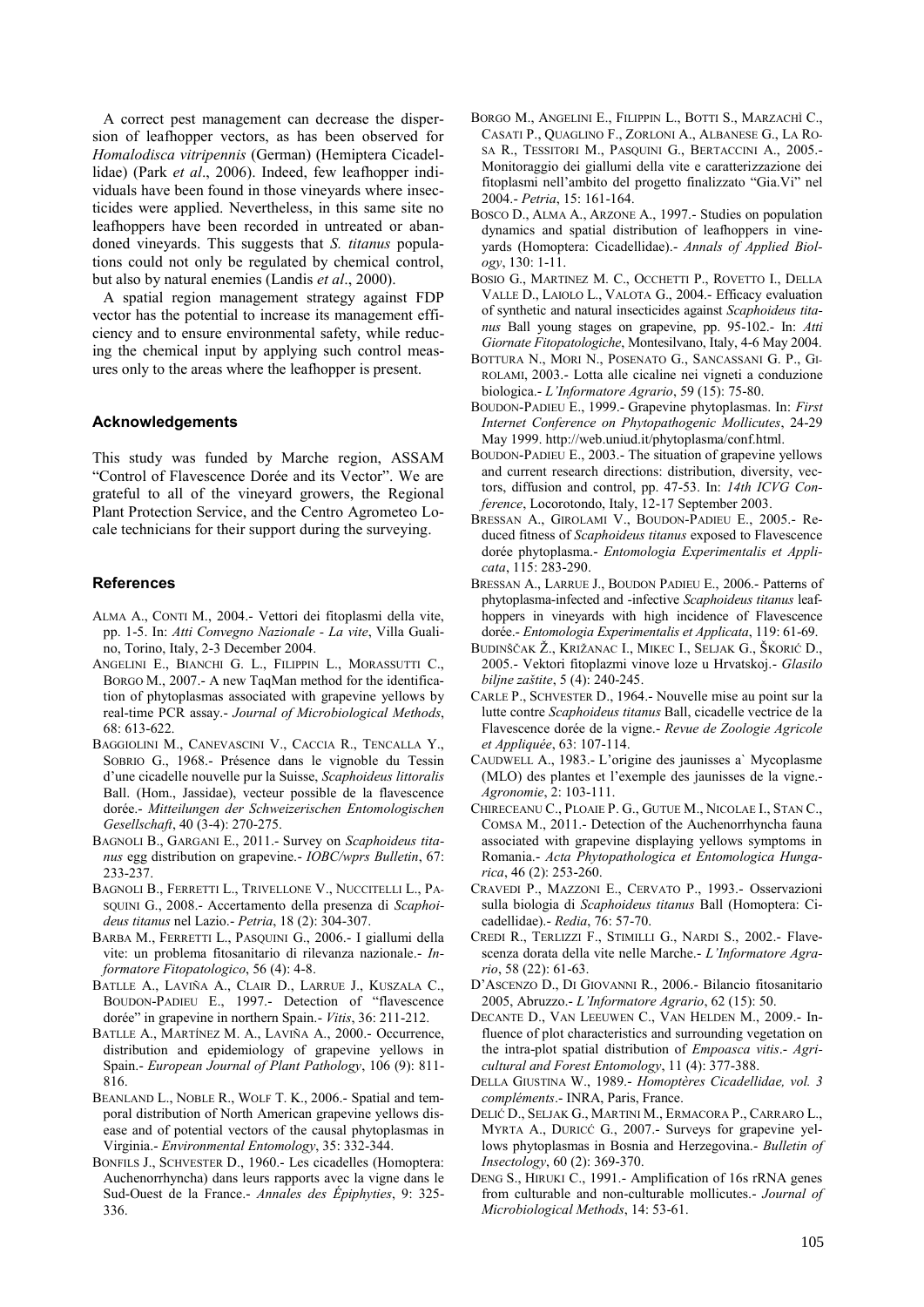- DÉR Z., KOCZOR S., ZSOLNAI B., EMBER I., KÖLBER M., BERTACCINI A., ALMA A., 2007.- *Scaphoideus titanus* identified in Hungary.- *Bulletin of Insectology*, 60 (2): 199-200.
- DE SOUSA E., CASATI P., CARDOSO F., BALTAZAR C., DURANTE G., QUAGLINO F., BIANCO P. A., 2009.- Flavescence dorée phytoplasma affecting grapevine (*Vitis vinifera*) newly reported in Portugal.- *New Disease Reports*, 19: 33.
- DUDUK B., BOTTI S., IVANOVIC M., DUKIC N., BERTACCINI A., 2003.- Molecular characterization of a "flavescence dorée" phytoplasma infecting grapevine in Serbia, pp. 91-92. In: *14th ICVG Conference*, Locorotondo, Italy, 12-17 September 2003.
- EPPO/CABI, 2003.- Data sheets on quarantine pests grapevine Flavescence dorée phytoplasma, pp. 1013-1021. In: *Quarantine pests for Europe* (SMITH I. M., MCNAMARA D. G., SCOTT P. R., HOLDERNESS M., Eds).- CABI International, Wallingford, UK.
- GUGERLI P., BESSE S., COLOMBI L., RAMEL M. E., RIGOTTI S., CAZELLES O., 2006.- First outbreak of "flavescence dorée" (FD) in Swiss vineyards, pp. 96-98. In: *Extended abstracts of the 15th meeting of the International Council for the Study of Virus and Virus-like Diseases of the Grapevine (ICVG)*, SASEV, Stellenbosch, South Africa, 3-7 April 2006.
- GUSBERTI M., JERMINI M., WYSS E., LINDER C., 2008.- Efficacy of insecticides against *Scaphoideus titanus* in organic vineyards and their side effects.- *Revue Suisse de Viticulture, Arboriculture et Horticulture*, 40: 173-177.
- IRPCM, 2004.- "*Candidatus* phytoplasma", a taxon for the wall-less, non-helical prokaryotes that colonize plant phloem and insect.- *International Journal of Systematic and Evolutionary Microbiology*, 54: 1243-1255.
- JERMINI M., D"ADDA G., BAUMGARTNER J., LOZZIA G. C., BAILLOD M., 1993.- Nombre des piéges englués necessaires pour estimer la densité relative des populations de la cicadelle *Scaphoideus titanus* Ball en vignoble.- *Bollettino di Zoologia Agraria e di Bachicoltura*, 25: 91-102.
- LANDIS D. A., WRATTEN S. D., GURR G. M., 2000.- Habitat management to conserve natural enemies of arthropod pests in agriculture.- *Annual review of entomology*, 45 (1): 175-201.
- LEE I. M., GUNDERSEN D. E., HAMMOND R. W., DAVIS R. E., 1994.- Use of mycoplasma-like organism (MLO) groupspecific oligonucleotide primers for nested PCR assays to detect mixed MLO infections in a single host plant.- *Phytopathology*, 84: 559-566.
- LEE I. M., MARTINI M., MARCONE C., ZHU S. F., 2004.- Classification of phytoplasma strains in the elm yellows group (16SrV) and proposal of "*Candidatus* phytoplasma ulmi" for the phytoplasma associated with elm yellows.- *International Journal of Systematic and Evolutionary Microbiology*, 54: 337-347.
- LESSIO F., ALMA A., 2004.- Dispersal patterns and chromatic response of *Scaphoideus titanus* Ball (Homoptera Cicadellidae), vector of the phytoplasma agent of grapevine flavescence dorée.- *Agricultural and Forest Entomology*, 6: 121-127.
- LESSIO F., ALMA A., 2006.- Spatial distribution of nymphs of *Scaphoideus titanus* (Homoptera: Cicadellidae) in grapes and evaluation of sequential sampling plans.- *Journal of Economic Entomology*, 99: 578-582.
- LESSIO F., TEDESCHI R., ALMA A., 2007.- Presence of *Scaphoideus titanus* on American grapevine in woodlands, and infection with "flavescence dorée" phytoplasmas.- *Bulletin of Insectology*, 60: 373-374.
- LESSIO F., TEDESCHI R., PAJORO M., ALMA A., 2009.- Seasonal progression of sex ratio and phytoplasma infection in *Scaphoideus titanus* Ball (Hemiptera: Cicadellidae).- *Bulletin of Entomological Research*, 99: 377-383.
- MAGUD B., TOŠEVSKI I., 2004.- *Scaphoideus titanus* Ball. (Homoptera, Cicadellidae) nova štetočina u Srbiji .- *Biljni lekar, Novi Sad*, 32 (5): 348-352.
- MAIXNER M., 2005.- Risks posed by the spread and dissemination of grapevine pathogens and their vectors, pp. 141- 146. In: *Introduction and spread of invasive species*, Symposium Proceedings N° 81, The British Crop Production Council, Alton, Hampshire, UK.
- MINUZ L. R., ISIDORO N., CASAVECCHIA S., BURGIO G., RIOLO P., 2013.- Sex-dispersal differences of four phloem-feeding vectors and their relationship to wild-plant abundance in vineyard agroecosystems.- *Journal of Economic Entomology*, 106 (6): 2296-2309.
- PARK Y. L., PERRING T. M., YACOUB R., BARTELS D. W., ELMS D., 2006.- Spatial and temporal dynamics of overwintering *Homalodisca coagulata* (Hemiptera: Cicadellidae).- *Journal of Economic Entomology*, 99 (6): 1936-1942.
- PAVAN F., STEFFANELLI G., VILLANI A., MORI N., POSENATO G., BRESSAN A., GIROLAMI V., 2005.- Controllo di FD attraverso la lotta contro il vettore *Scaphoideus titanus* Ball. pp. 91-116. In: *Flavescenza dorata e altri giallumi della vite in Toscana e in Italia* (BERTACCINI A., BRACCINI P., Eds).- Quaderno ARSIA 3/2005, Firenze, Italy.
- PAVAN F., MORI N., BIGOT G., ZANDIGIACOMO P., 2012.**-** Border effect in spatial distribution of Flavescence dorée affected grapevines and outside source of *Scaphoideus titanus* vectors.- *Bulletin of Insectology*, 65 (2): 281-290.
- PLANAS R., 1987.- Expérience de lutte contre la flavescence dorée dans le vignoble audois, pp. 237-247. In: *Atti del Convegno "Flavescenza dorata della vite"*, Vicenza-Verona, Italy, 28-29 May 1987.
- QUARTAU J. A., GUIMARAE J. M., ANDRÉ G., 2001.- On the occurrence in Portugal of the Nearctic *Scaphoideus titanus* Ball (Homoptera, Cicadellidae), the natural vector of the grapevine Flavescence dorée (FD).- *IOBC/wprs Bulletin*, 24 (7): 273-276.
- RADONJIĆ S., HRNĈIĆ S., KRSTIĆ O., TOŠEVSKI I., JOVIĆ J., 2012.- Presence and distribution of *Scaphoideus titanus* Ball (Hemiptera: Cicadellidae) in the vineyards of Montenegro, pp. 506-510. In: *Proceeding of International Symposium on Current Trends in Plant protection*, Belgrade, Serbia, 25-28 September 2012.
- REISENZEIN H., STEFFEK R., 2011.- First outbreaks of grapevine "flavescence dorée" in Austrian viticulture.- *Bulletin of Insectology*, 64: 223-224.
- RIGAMONTI I. E., TRIVELLONE V., JERMINI M., FUOG D., BAUMGÄRTNER J., 2014.- Multiannual infestation patterns of grapevine plant inhabiting *Scaphoideus titanus* (Hemiptera: Cicadellidae) leafhoppers.- *The Canadian Entomologist*, 146  $(1): 67-79.$
- ROMANAZZI G., MUROLO S., TERLIZZI F., TALEVI S., BRAN-ZANTI M. B., NARDI S., CREDI R., SAVINO V., 2005.- A second finding of Flavescence dorèe in the Marche region, pp. 48-59.- In: *Atti 3° Incontro Nazionale sulle Malattie da Fitoplasmi*, Milan, Italy, 22-24 June 2005.
- SANTINELLI C., SANTONI M., BRACCINI P., BOTTI S., BERTAC-CINI A., 2003.- Trovato in Umbria *Scaphoideus titanus*, vettore della flavescenza dorata.- *L'Informatore Agrario*, 59 (15): 81-82.
- SANTINI L., LUCCHI A., 1998.- Presenza in Toscana del cicadellide *Scaphoideus titanus*.- *L'Informatore Agrario*, 54 (49): 73-74.
- SCHVESTER D., CARLE P., MOUTOUS G., 1963.- Transmission de la flavescence dorée de la vigne par *Scaphoideus littoralis* Ball.- *Annales des Epiphyties*, 14: 175-198.
- SCHVESTER D., CARLE P., MOUTOUS G., 1969.- Nouvelles données sur la transmission de la flavescence dorée de la vigne par *Scaphoideus littoralis* Ball.- *Annales de Zoologie et Ecologie Animale*, 1969: 445-465.
- SELJAK G., 1987.- *Scaphoideus titanus* Ball (=*S*. *littoralis* Ball) a new pest of grapevine in Yugoslavia.- *Zastita Bilja*, 38: 349-357.